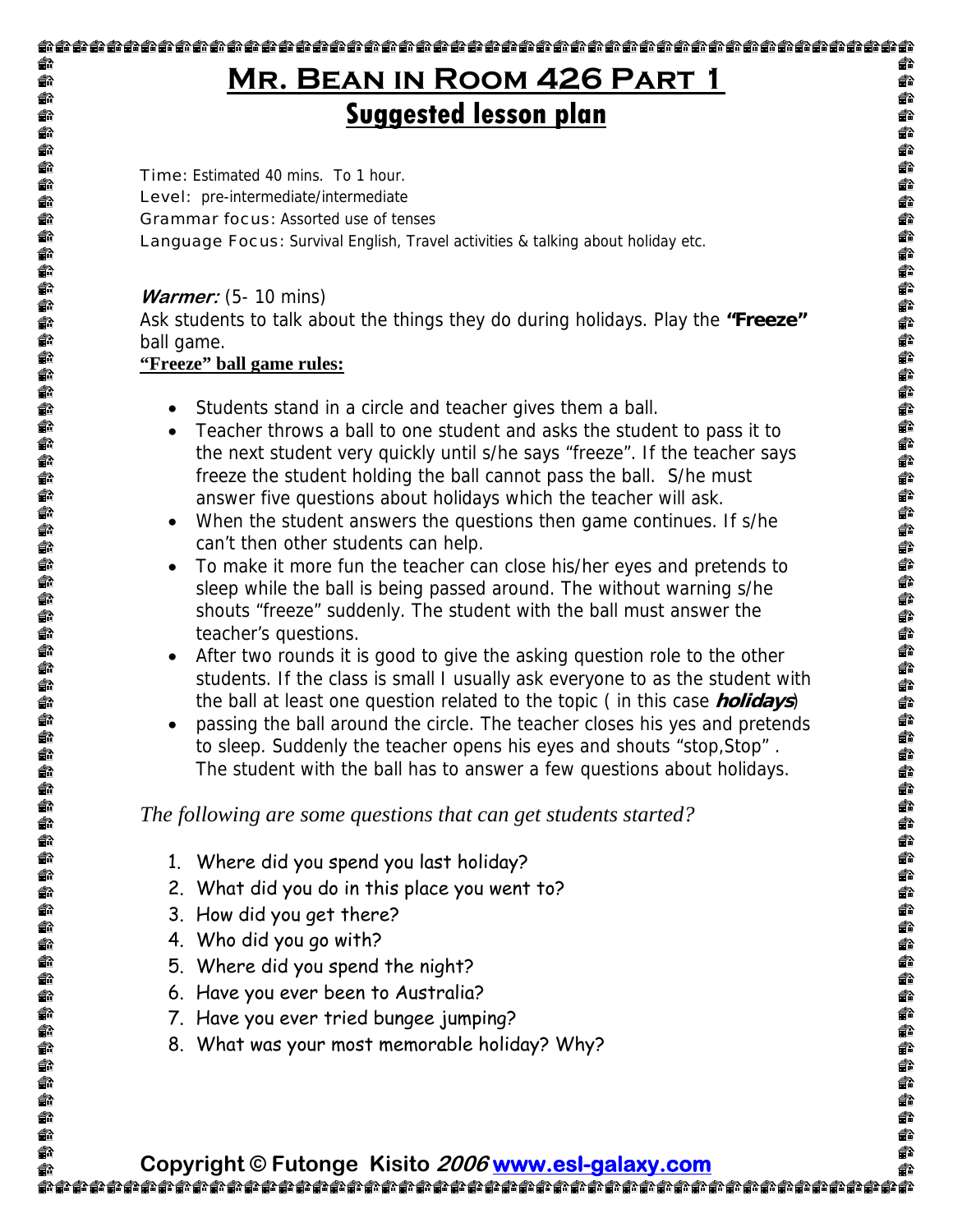

€

€

€

一台台台

€

ð

€

€

ó

6

ð

€ € Ĥ

6

đ

m

#### **Travel words**

Hotel, reception, check in, fill a form, suitcase, bellhop (bellboy U.K), guest, elevator (lift U.K), forget, button, steering wheel, remote control, corridor, pretend, drawer, drill, switch, receptionist, tips, I.D card, Driver's license, passport

|  |  |  | Put the words above under the correct heading |
|--|--|--|-----------------------------------------------|
|  |  |  |                                               |

| Things & places in the<br>building/bedroom/hotel | People/jobs | Things in the<br>bedroom | Things we do |
|--------------------------------------------------|-------------|--------------------------|--------------|
|                                                  |             |                          |              |
|                                                  |             |                          |              |
|                                                  |             |                          |              |
|                                                  |             |                          |              |
|                                                  |             |                          |              |
|                                                  |             |                          |              |

€ù **Copyright © Futonge Kisito 2006 www.esl-galaxy.com**